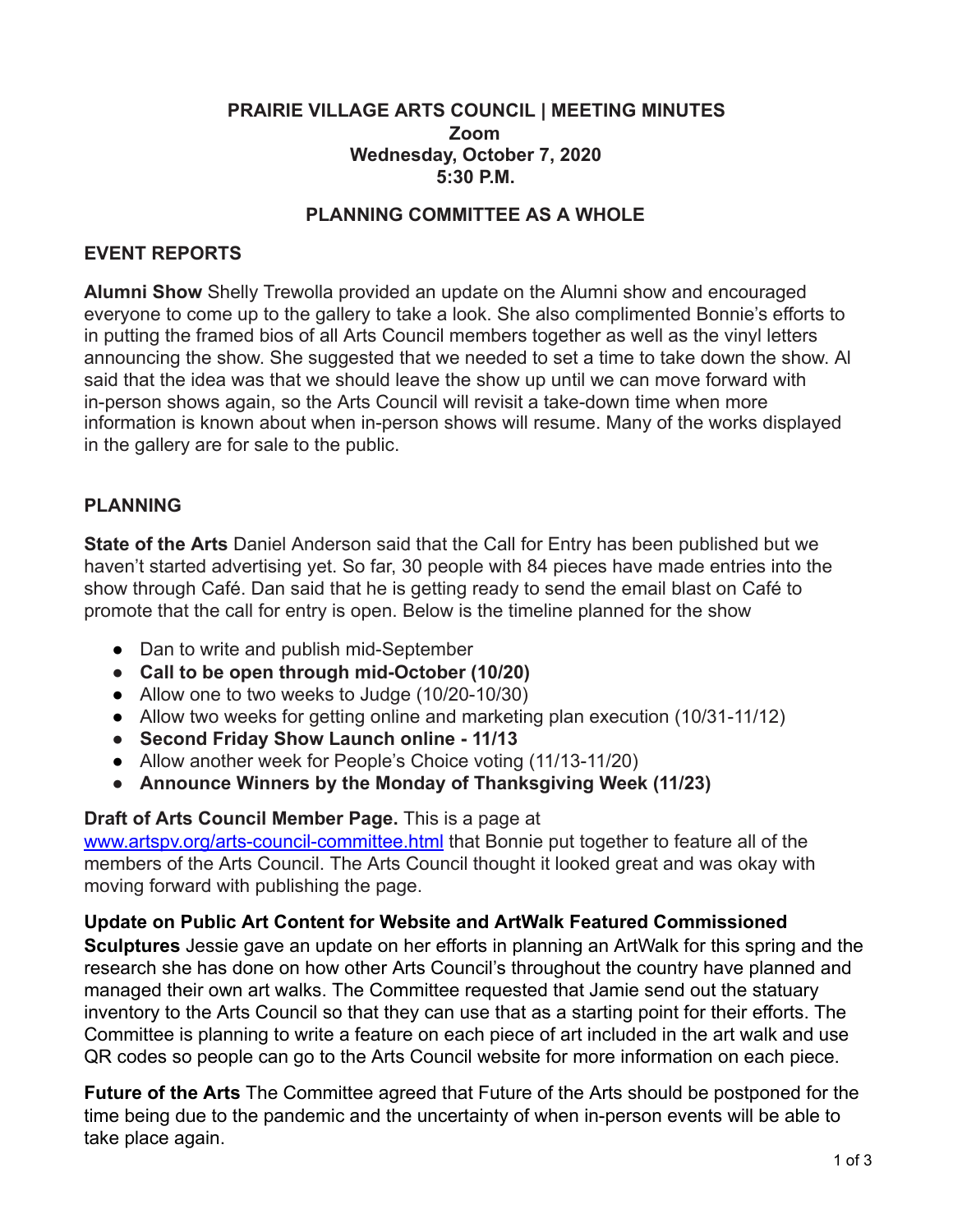# **MARKETING**

**Alumni Show** The Marketing Committee is planning to do two posts about the alumni show, including the great blog post that Sherrod wrote. Julie is planning to go to City Hall on Thursday to get good pictures to include in the marketing materials.

**State of the Arts Marketing** Dan said he is marketing the show on Café and ArtShow.com. Dan is anticipating that we will get a lot more reach due to the ability to promote the show more robustly through Café. Dan inquired whether we should buy an ad through Facebook. The Committee discussed whether to boost the post about State of the Arts on Facebook. Maddie weighed in and said that it would likely be better to do an ad, but that because we advertise the call for entry through Café and ArtShow.com, Facebook is probably not the best place to advertise if we want a return on investment, but Facebook is a great place to advertise to promote the people's choice award voting.

**Upcoming Blog Posts** Al is working on two posts currently – one with Sherrod's article and one with Jessie's article. Al gave compliments to Bonnie for teaching him how to post the articles as actual blogs that give readers ways to interact with the posts.

Having concluded the Planning Committee as a Whole, the meeting was adjourned at 6:00 P.M.

## **BUSINESS MEETING**

Our vice chairperson, Ron Nelson, called this evening's meeting to order at 6:00 pm. Council members present via Zoom were Dan Andersen, Betsy Holliday, Sherrod Taylor, Al Guarino, Julie Hassel, Shelly Trewolla, Jessie Cartwright, Nancy Maxwell, Maddie Kamphaus, Kathy Clark, and Ron Nelson. Jamie Robichaud was present in her role as staff liaison to the Arts Council.

After **Roll Call,** the **Agenda** was amended to add consideration of an additional advertising expense to the State of the Arts budget under New Business. The agenda was unanimously approved by the Committee.

**Public Participation** Nobody was present on the meeting for public participation,

The **Consent Agenda** was unanimously approved after a motion by Daniel Andersen.

a. Approval of the September 2020 meeting summary.

**City Council Report** – Ron didn't have anything to share for the Council report. Dan inquired as to whether chickens were now allowed. Ron said that chickens were now allowed in Prairie Village.

A discussion of the **2020 Budget Update** included an updated report, and Jamie reminded everyone that any receipts from the alumni show need to be turned in by October 31 and State of the Arts receipts need to be turned in by November 30. The \$200 check to Erin Woodworth from SotA 2019 is still uncashed. Dan said again that he would contact her and notify Jamie Robichaud, Deputy City Administrator and Arts Council staff liaison, of the status.